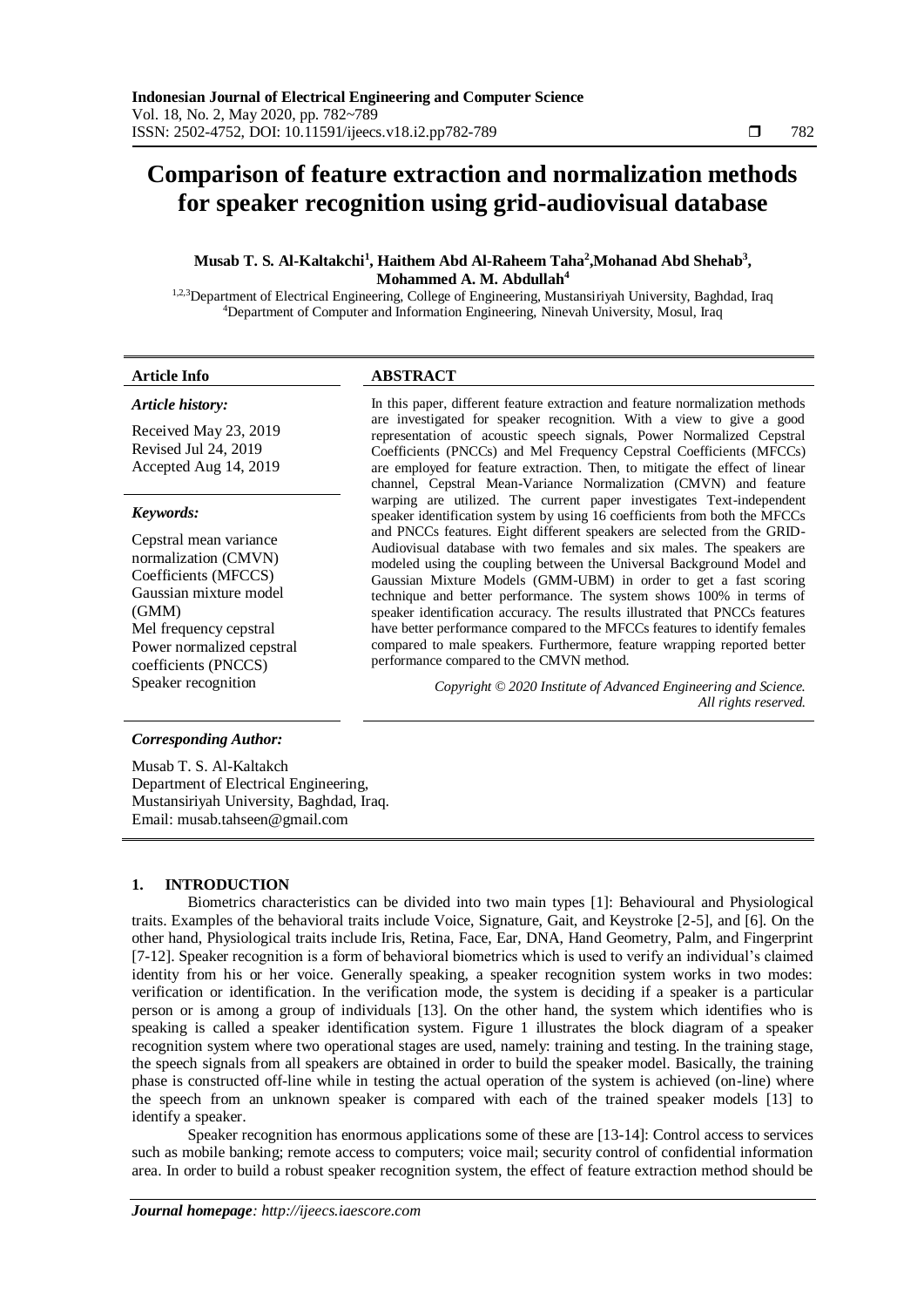investigated. Also, as the acoustic signal has a different characteristic which varies from male to female, finding a suitable feature extraction method that works with all these variations is important.

In this paper, we investigate a method for text-independent speaker recognition (closed-set speaker identification) by using Gaussian mixture models with the Universal Background Model (GMM-UBM). This work is conducted by employing the GRID-Audiovisual database [15]. Then, based on a person's voice, identification can be established. In addition, diverse feature extraction and feature normalization methods are employed such as the Mel Frequency Cepstral Coefficients (MFCCs) and the Power Normalized Cepstral Coefficients (PNCCs). Also, feature normalization is applied using the CMVN and feature warping to attain a good comparison between features for this task. In addition, two comparisons are made based on two experiments based on the feature extraction and normalization methods as shown in Experiments (1) and (2) later in this paper.

This paper is organized as follow: Section 1 introduces the speaker recognition and includes the main applications. Section 2 Introduces the proposed method along with the employed feature extraction and normalization methods. The experiments and results will be covered in Section 3. Finally, Section 4 concludes this paper.



Figure 1. The Block Diagram for a Speaker Recognition System [13]

#### **2. PROPOSED METHOD**

Figure 2, shows the main block diagram for the GMM-UBM system which is used in this work for a speaker identification system. The details of the block diagram are explained in the next subsections.

#### **2.1. Feature Extraction and Feature Normalization**

Feature extraction converts the original speech recordings into a data set with a reduced number of variables which contain the most significant information [13, 16]. Feature extraction is performed to remove the unwanted information or to reduce the cost and thereby reduce the system complexity in order to acquire better performance [13, 17]. Figure 3 illustrates the main differences between the two features extraction methods used in this paper: MFCC and PNCC [18, 19]. In addition, this work presents two feature normalization methods in order to alleviate the channel effects by either Gussianize the feature distribution (applying the Feature Warping) or by taking the mean and variance of the Cepstrum features (employing the CMVN) [20].

### **2.2. Mel Frequency Cepstral Coefficients (MFCCs)**

In 1963, Bogert et al. fabricated the term "Cepstrum", and this term comes from reversing the first syllable of word spectrum. The Cepstrum is the inverse Fourier transform of the log spectrum. According to Figure 3, the implementation of MFCCs features can be classified into five sections [18, 21] namely: 1) Preemphasis 2) Frame blocking and windowing 3) Fast Fourier Transform (FFT) 4) Mel-scaled filter bank and 5) Generate MFCCs features.

In the first section, the pre-emphasis is a first-order Finite Impulse Response (FIR) filter which is utilized to compensate the high-frequency components which were suppressed during the human voice production. In the second section, framing is used to treat the non-stationary behavior for the speech signal while Hamming window is employed to mitigate the discontinuities at the edges of the speech signals. Then, FFT is applied at the third section and thereby the spectrum is converted to Mel-scale in the fourth section. In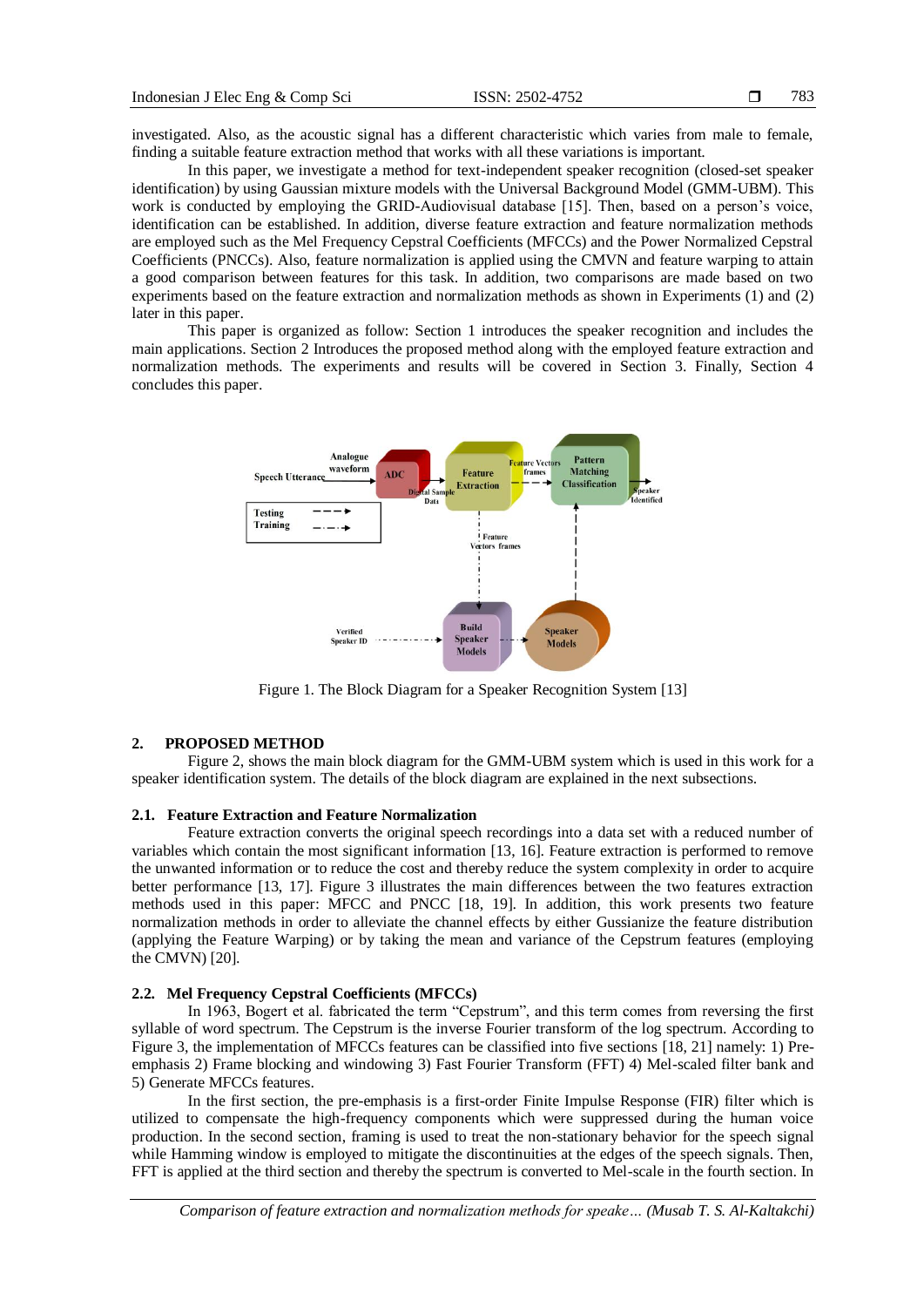the Mel-scale, the behavior is linear frequency spacing below 1,000 Hz and with logarithmic spacing over 1 kHz. In the final section, the log for Mel-spectrum is used and transferred back to the time domain to produce the MFCCs features [22]. The reader can refer to [18, 21] for further information. The bandwidth and spacing are calculated by a constant interval of Mel-frequency [21] as shown in (1):



Figure 2. The GMM-UBM block diagram [13]

$$
Mel(f) = \begin{cases} f & if \ f \leq 1kHz \\ 2595 \ log_{10} \left( 1 + \frac{f}{700} \right) & if \ f > 1kHz \end{cases}
$$
 (1)

The MFCC is determined via the following equation [20]:

$$
C_n = \sum_{i=1}^{K} \left( \log_{10} Y(i) \cos \left[ i \frac{2\pi n}{N} \right] \right) \tag{2}
$$

where: Cn is the Cepstrum coefficients,  $n = 1, 2,..., L$ , L is the cepstral coefficients, N is the number of FFT points (N = 512), K is the number of channel filter banks (K = 40), and Y(i) is the output of the ith filter bank.

#### **2.3. Power Normalized Cepstral Coefficients (PNCCs)**

There are three main stages that are used to compute the PNCCs features and they are [19]: 1) Initial processing 2) Environmental processing and 3) Final processing. In the initial stage, the pre-emphasis filter is applied followed by the Short Time Fourier Transform (STFT). In addition, the Gammatone Filter Bank (GFB) is employed instead of triangular filter bank which used in the MFCCs features. However, the environmental stage consists of temporal processing and spectral smoothing which both affect the system accuracy under white noise. Furthermore, medium time power is used in order to estimate then compensate for the noise. Moreover, to mitigate the noise effect, asymmetric noise suppression is used in order to subtract the spectrum of the noise level. Finally, the Discrete Cosine Transform (DCT), as well as the mean normalization, are used to determine the PNCC features [23]. Further details for PNCCs features are provided by [19]. The DCT and the mean normalization is shown in (3).

$$
\mu[m] = \lambda_{\mu} \ \mu(m-1) + \frac{(1 - \lambda_{\mu})}{L} \sum_{l=0}^{L-1} T[m, l] \tag{3}
$$

where: l is the channel incident, m represents the frame incident, L is the number of frequency channels, and  $\lambda_c$  is the forgetting factor which is equal to 0.999, whereas the T[m,1] represents the time-frequency normalization.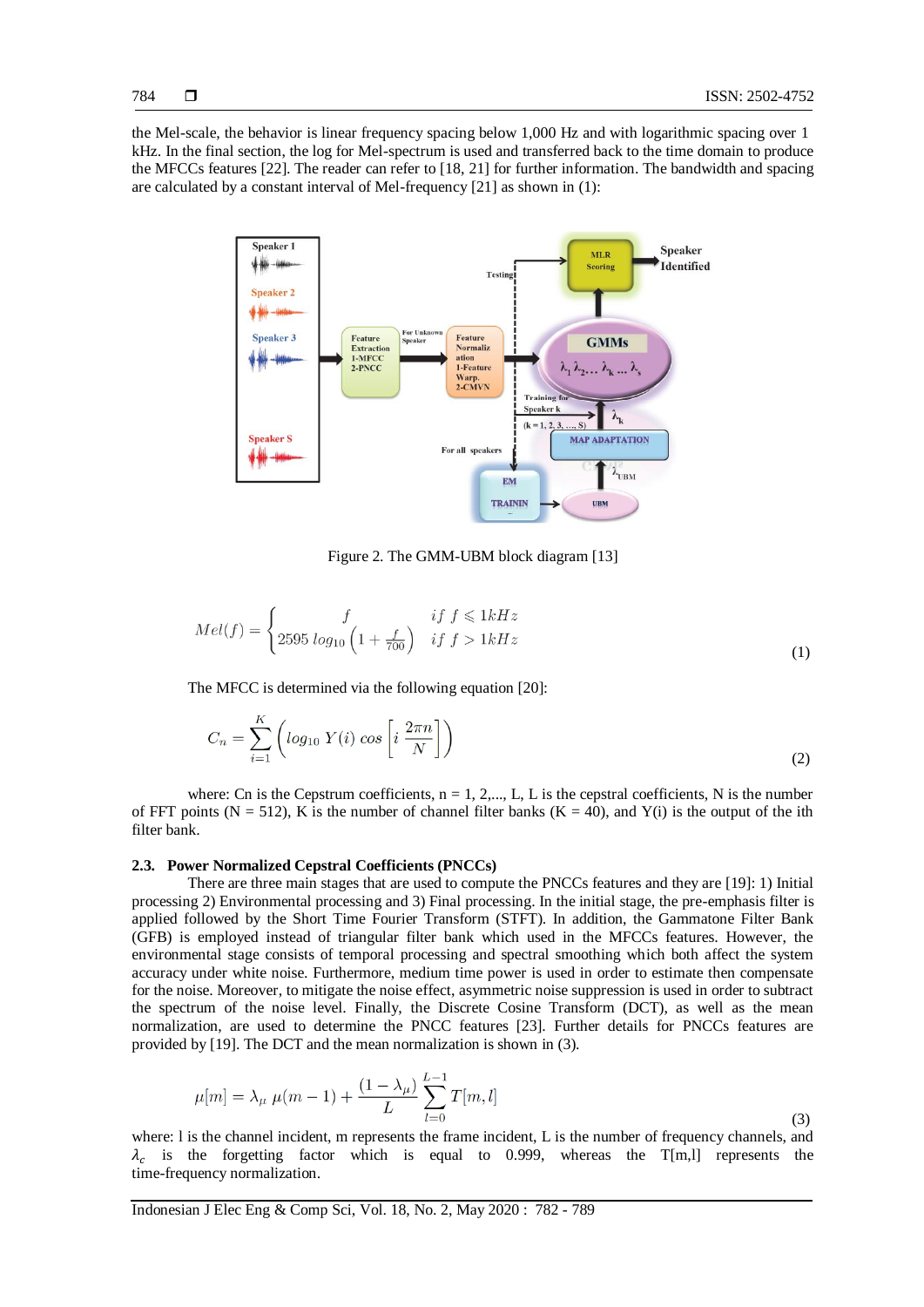

Figure 3. Differences Between the MFCCs and the PNCCs Features [19]

The power-law nonlinearity is produced by a value of 1/15 which is empirically chosen to give acceptable accuracy in white noise and without any significant impact on recognition accuracy in clean speech, as shown in  $(4)$  [19]:

$$
V[m,l] = U[m,l]^{\frac{1}{15}} \tag{4}
$$

where U[m,]]: is the normalized power. Table 1 summarizes the difference between the MFCCs and PNCCs features. On the other hand, the difference between feature warping and CMVN are shown in Table 2.

# **3. EXPERIMENTAL RESULTS AND DISCUSSION**

Less complex

In this section, two experiments are conducted on the speech sample from the GRID-Audiovisual database where all files are converted from video to audio prior to use. In addition, each speaker is represented by one model, then in this experiment, eight speech files are used for training to represent eight speakers (8 speaker models). Furthermore, each speaker model has a length between 2-3 minutes. In addition, in the testing stage, three speech files are selected from each speaker (3 tests files/ speaker) to result in 24 tests. Similarly, each test file has the same length as the training file.

|                              | Table 1. Comparisons Between the MFCC and the PNCC Features [14, 24] |
|------------------------------|----------------------------------------------------------------------|
| <b>MFCC</b>                  | <b>PNCC</b>                                                          |
| Mel Filter Bank (Triangular) | Gammatone Filter Bank                                                |
| Logarithmic Non-Linearity    | Power Law Non-Linearity                                              |
| Less Accurate                | Better Accuracy in the Presence of White Noise                       |

*Comparison of feature extraction and normalization methods for speake… (Musab T. S. Al-Kaltakchi)*

33% more complex than MFCC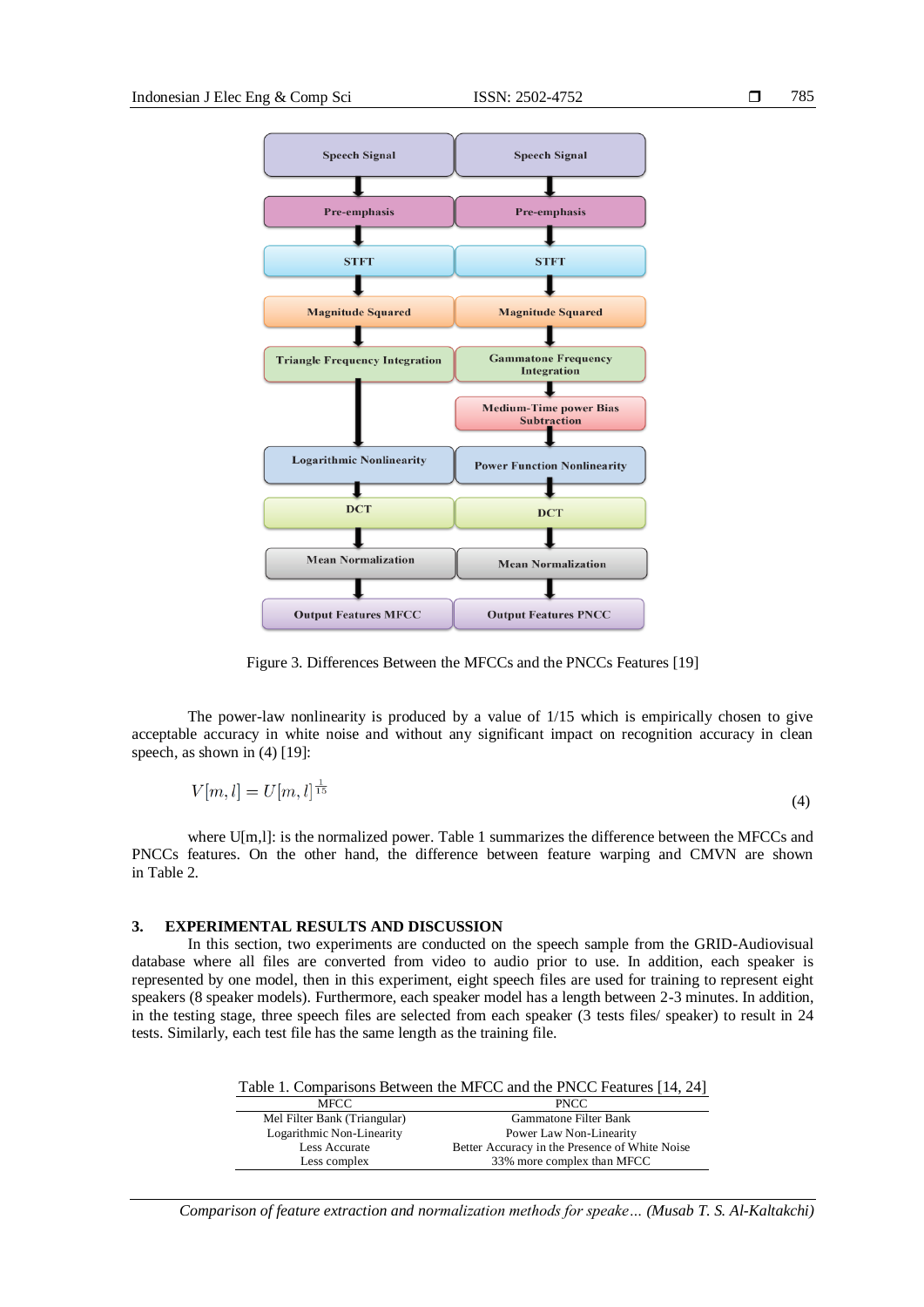Table 2. Comparisons Between the Feature Warping and the CMVN [24-25]

| <b>Feature Warping</b>                              | <b>CMVN</b>                                           |
|-----------------------------------------------------|-------------------------------------------------------|
| Aim: Mitigate the linear channel effect.            | Aim: Remove the linear channel effect.                |
| The middle frame of window is normalized based on   | The middle frame of window is normalized based on the |
| the rank in the array of the sorted feature values. | computed mean and variance.                           |
| The overall feature distribution is wrapped to the  | Feature stream is mapped to the standard normal       |
| standard normal distribution.                       | distribution                                          |

Table 3. The Scoring of GMM-UBM for the Feature Warping-MFCCs Approach for 8 Models and 24 Tests

| Scoring for GMM-UBM Approach [8Model, 24Test] Using Feature Warping of MFCCs |          |          |                 |                 |                 |           |                 |                 |            |                 |                 |                 |
|------------------------------------------------------------------------------|----------|----------|-----------------|-----------------|-----------------|-----------|-----------------|-----------------|------------|-----------------|-----------------|-----------------|
| Model                                                                        | T1       | T2       | T3              | T4              | <u>T5</u>       | <b>T6</b> | T7              | <u>T8</u>       | <u>T9</u>  | T <sub>10</sub> | T11             | T <sub>12</sub> |
|                                                                              | 0.888    | 0.891    | 0.659           | $-0.052$        | 0.235           | $-0.299$  | $-0.098$        | $-0.281$        | $-0.002$   | $-0.569$        | $-0.415$        | $-1.026$        |
| $\overline{2}$                                                               | $-0.544$ | $-0.458$ | $-0.328$        | 1.105           | 1.032           | 1.025     | $-0.678$        | $-0.530$        | $-0.511$   | $-1.057$        | $-0.755$        | $-1.368$        |
|                                                                              | $-0.703$ | $-0.312$ | $-0.202$        | $-0.583$        | $-0.842$        | $-0.966$  | 1.125           | 0.964           | 0.889      | $-1.124$        | $-0.592$        | $-1.022$        |
| $\overline{4}$                                                               | $-1.357$ | $-1.396$ | $-1.677$        | $-0.944$        | $-1.505$        | $-1.361$  | $-1.138$        | $-1.188$        | $-1.167$   | 0.658           | 0.741           | 0.756           |
|                                                                              | $-1.013$ | $-1.105$ | $-0.704$        | $-0.744$        | $-0.853$        | $-0.762$  | $-0.514$        | $-0.236$        | $-0.684$   | $-0.816$        | $-0.896$        | $-0.960$        |
| <u>6</u>                                                                     | $-0.692$ | $-0.644$ | $-0.353$        | $-1.224$        | $-1.209$        | $-0.897$  | $-0.997$        | $-0.407$        | $-0.546$   | $-0.814$        | $-0.781$        | $-0.758$        |
|                                                                              | $-1.445$ | $-1.546$ | $-1.916$        | $-1.648$        | $-2.098$        | $-1.910$  | $-2.225$        | $-2.502$        | $-2.024$   | $-1.334$        | $-1.359$        | $-0.978$        |
| 8                                                                            | $-1.682$ | $-1.634$ | $-1.743$        | $-2.317$        | $-2.072$        | $-1.876$  | $-2.316$        | $-2.404$        | $-2.273$   | $-0.924$        | $-1.199$        | $-0.758$        |
| Speaker ID                                                                   | Male 1   | Male 1   | Male 1          | Male 2          | Male 2          | Male 2    | Male 3          | Male 3          | Male 3     | Male 4          | Male 4          | Male 4          |
| Model                                                                        | T13      | T14      | T <sub>15</sub> | T <sub>16</sub> | T <sub>17</sub> | T18       | T <sub>19</sub> | T <sub>20</sub> | <u>T21</u> | T <sub>22</sub> | T <sub>23</sub> | T <sub>24</sub> |
|                                                                              | $-0.715$ | $-1.001$ | $-0.928$        | $-0.429$        | $-0.299$        | $-0.520$  | $-1.184$        | $-1.221$        | $-1.073$   | $-2.029$        | $-1.681$        | $-1.821$        |
| $\overline{2}$                                                               | $-0.758$ | $-1.036$ | $-1.087$        | $-1.1008$       | $-0.718$        | $-0.957$  | $-1.618$        | $-1.649$        | $-1.624$   | $-1.969$        | $-2.102$        | $-2.102$        |
|                                                                              | $-0.844$ | $-1.164$ | $-0.591$        | $-0.486$        | $-1.071$        | $-0.908$  | $-1.699$        | $-2.662$        | $-2.221$   | $-2.319$        | $-2.312$        | $-2.118$        |
|                                                                              | $-1.047$ | $-0.319$ | $-1.250$        | $-0.550$        | $-1.104$        | $-0.632$  | $-1.349$        | $-1.281$        | $-1.322$   | $-0.332$        | $-0.902$        | $-0.693$        |
|                                                                              | 0.754    | 0.441    | 0.664           | $-0.438$        | $-0.605$        | $-0.532$  | $-0.888$        | $-1.862$        | $-1.639$   | $-0.944$        | $-1.014$        | $-0.559$        |
| $\overline{6}$                                                               | $-0.359$ | $-0.630$ | $-0.341$        | 0.279           | 0.287           | 0.583     | $-0.923$        | $-1.337$        | $-1.215$   | $-1.290$        | $-1.192$        | $-0.808$        |
|                                                                              | $-1.568$ | $-1.287$ | $-1.421$        | $-1.376$        | $-1.377$        | $-1.551$  | 0.777           | 1.750           | 1.044      | $-0.389$        | 0.002           | $-0.662$        |
| 8                                                                            | $-1.453$ | $-0.836$ | $-0.924$        | $-1.345$        | $-1.152$        | $-1.080$  | $-0.280$        | $-0.172$        | $-0.328$   | 1.183           | 1.0229          | 1.131           |
| Speaker ID                                                                   | Male 5   | Male 5   | Male 5          | Male 6          | Male 6          | Male 6    | Female7         | Female 7        | Female 7   | Female 8        | Female 8        | Female 8        |

Table 4. The Scoring of GMM-UBM for the Feature Warping-PNCCs Approach for 8 Models and 24 Tests

| Scoring for GMM-UBM Approach [8Model,24Test] Using Feature Warping of PNCCs |                 |                |                 |                |                |                 |          |                 |          |                                                       |                 |                 |
|-----------------------------------------------------------------------------|-----------------|----------------|-----------------|----------------|----------------|-----------------|----------|-----------------|----------|-------------------------------------------------------|-----------------|-----------------|
| Model                                                                       | T1              | T <sub>2</sub> | T3              | T <sub>4</sub> | T <sub>5</sub> | T6              | T7       | T8              | T9       | T <sub>10</sub>                                       | T11             | T <sub>12</sub> |
|                                                                             | 1.033           | 0.681          | 0.857           | $-0.053$       | $-0.074$       | $-0.435$        | $-0.338$ | $-0.465$        | $-0.228$ | $-0.441$                                              | $-0.830$        | $-0.439$        |
| $\overline{2}$                                                              | $-0.865$        | $-0.683$       | $-0.439$        | 1.082          | 1.169          | 1.122           | $-0.671$ | $-0.992$        | $-0.763$ | $-1.259$                                              | $-0.399$        | $-1.164$        |
| $\overline{3}$                                                              | $-0.755$        | $-0.534$       | $-0.540$        | $-1.171$       | $-1.413$       | $-1.430$        | 0.9007   | 0.904           | 0.867    | $-0.759$                                              | $-1.159$        | $-1.298$        |
| $\overline{4}$                                                              | $-2.470$        | $-1.692$       | $-2.619$        | $-0.596$       | $-2.043$       | $-1.710$        | $-1.165$ | $-1.179$        | $-0.405$ | 0.512                                                 | 0.850           | 0.438           |
| $\overline{5}$                                                              | $-1.189$        | $-1.673$       | $-0.848$        | $-0.930$       | $-1.044$       | $-0.609$        | $-0.385$ | $-0.131$        | $-0.611$ | $-1.074$                                              | $-0.963$        | $-0.518$        |
| <u>6</u>                                                                    | $-0.864$        | $-0.993$       | $-0.449$        | $-2.170$       | $-0.954$       | $-1.052$        | $-1.277$ | $-0.540$        | $-0.747$ | $-1.091$                                              | $-1.205$        | $-1.376$        |
|                                                                             | $-2.11$         | $-2.653$       | $-2.997$        | $-2.757$       | $-3.241$       | $-2.646$        | $-3.236$ | $-3.863$        | $-3.332$ | $-2.719$                                              | $-2.735$        | $-2.185$        |
| 8                                                                           | $-1.743$        | $-1.552$       | $-2.045$        | $-2.255$       | $-1.675$       | $-1.463$        | $-2.143$ | $-2.063$        | $-1.945$ | $-1.230$                                              | $-1.594$        | $-1.044$        |
| Speaker ID                                                                  | Male 1          | Male 1         | Male 1          | Male 2         | Male 2         | Male 2          | Male 3   | Male 3          | Male 3   | Male 4                                                | Male 4          | Male 4          |
| Model                                                                       | T <sub>13</sub> | T14            | T <sub>15</sub> | T16            | T17            | T <sub>18</sub> | T19      | T <sub>20</sub> | T21      | T <sub>22</sub>                                       | T <sub>23</sub> | T24             |
|                                                                             | $-0.688$        | $-0.740$       | $-0.573$        | $-0.552$       | $-0.192$       | $-0.449$        | $-1.235$ | $-1.132$        | $-1.291$ | $-1.542$                                              | $-1.356$        | $-1.175$        |
| $\overline{2}$                                                              | $-0.785$        | $-0.748$       | $-0.729$        | $-0.867$       | $-0.428$       | $-0.911$        | $-1.809$ | $-2.076$        | $-2.485$ | $-2.360$                                              | $-2.307$        | $-1.698$        |
| $\overline{3}$                                                              | $-1.643$        | $-1.156$       | $-0.606$        | $-1.076$       | $-1.752$       | $-0.930$        | $-2.754$ | $-3.124$        | $-3.155$ | $-2.926$                                              | $-2.412$        | $-2.142$        |
| $\overline{4}$                                                              | $-1.542$        | $-0.252$       | $-1.170$        | $-1.147$       | $-1.693$       | $-0.585$        | $-1.808$ | $-1.876$        | $-1.699$ | $-1.440$                                              | $-1.172$        | $-1.108$        |
| $\overline{5}$                                                              | 0.672           | 0.525          | 0.558           | $-0.577$       | $-0.677$       | $-0.669$        | $-1.318$ | $-1.975$        | $-1.874$ | $-1.845$                                              | $-1.272$        | $-0.904$        |
| <u>6</u>                                                                    | $-0.632$        | $-1.279$       | $-0.469$        | 0.331          | 0.088          | 0.680           | $-1.573$ | $-1.734$        | $-1.519$ | $-1.708$                                              | $-1.737$        | $-1.094$        |
| $\overline{1}$                                                              | $-2.846$        | $-2.300$       | $-2.545$        | $-2.392$       | $-2.415$       | $-2.669$        | 1.5309   | 2.063           | 1.878    | $-1.145$                                              | $-1.123$        | $-2.445$        |
| 8                                                                           | $-1.128$        | $-1.110$       | $-1.179$        | $-1.514$       | $-1.581$       | $-1.314$        | $-0.545$ | $-0.451$        | $-0.900$ | 1.286                                                 | 1.202           | 1.005           |
| Speaker ID                                                                  | Male 5          | Male 5         | Male 5          | Male 6         | Male 6         | Male 6          |          |                 |          | Female 7 Female 7 Female 7 Female 8 Female 8 Female 8 |                 |                 |

In Experiment (1): 13 coefficients are extracted by using the MFCCs and PNCCs features including zero coefficients for 8 different speakers (6 male, 2 female) from the GRID-Audiovisual database. Then, feature normalizations methods are employed (CMVN and feature warping) to the feature vectors of MFCCs and PNCCs. Figure 4, shows a comparison between the CMVN and the feature warping for both the MFCCs and the PNCCs features by using Mesh plot. Furthermore, Figure 4 Part (a) and Part (b) compare the CMVN and the feature warping for MFCCs features. Similarly, Part (c) and Part (d) compare the PNCCs features using feature wrapping and CMVN normalization. It is obvious that the coefficients have more significant values when using the feature warping rather than using the CMVN method for both the MFCCs and the PNCCs features. In addition, from the comparison of parts (a),(b),(c) and (d) in Figure 4, it is clear that the PNCCs features have higher amplitude compared with the MFCCs features for both the CMVN and the feature warping. It can also be seen that the feature wrapping method achieves better results compared with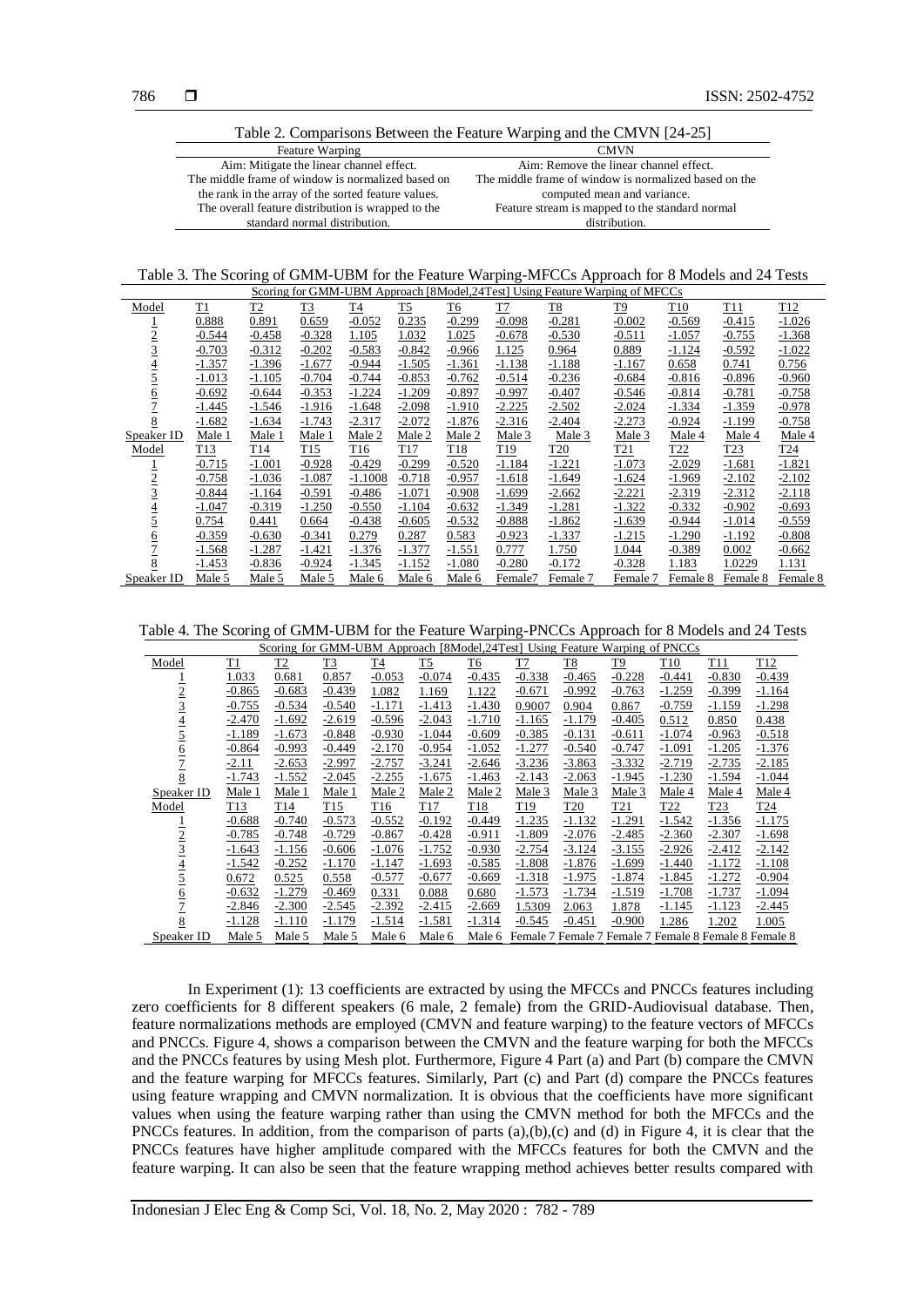the CMVN. Therefore, only feature warping is taken as a feature normalization for both feature extraction methods in the Experiment (2).



Figure 4. Comparison Between CMVN and Feature Warping for MFCCs and PNCCs Using Mesh Plot (a): CMVN for 13MFCCs (b): Feature warping for 13 MFCCs. (c): CMVN for 13PNCCs (d): Feature warping for 13PNCCs

In Experiment (2): the feature warping for MFCCs and PNCCs are used and the features are modeled by GMM-UBM approach. So, the trials between modeling and testing are 192 trials (8Model, 24Test) which yield 192 scores. The setting parameters used in this experiment are 16 MFCCs and PNCCs coefficients, 16 GMCs and 20 of expectation maximization iterations, and the MAP adaptation relevance factor is 10. Table 3 shows, the scoring for GMM-UBM for 8 models and 24 tests for the Feature Warping - MFCCs approach. On the other hand, Table 4 shows, the scoring for GMM-UBM for 8 models and 24 tests for the Feature Warping-PNCCs approach. The results from each table can illustrate the scoring between eight different speaker models against 24 Tests from all speakers (3Test/speaker). According to this experiment, the tests (T1, T2, T3) belong to the speaker 1 (Model1) and the tests (T4, T5, T6) belong to the speaker2 (Model 2) and tests (T22 T23, T24) belong to the speaker8. According to Table 3 and Table 4, the scores for speaker 1 as an example can be explained by the first row which represents the scoring between speaker model 1 against all the 24 tests. It is clear that the maximum scores can be taken from the first three tests, likewise for other speakers.

It is obvious that all the highlighted scores represent the maximum scores for each speaker (positive values), while all other scores in the same row have negative scores. In addition, all the tests are succeeded for the identification process and this yield 100% as identification accuracy or what is called the identification rate. As a comparison between the two tables, it seems that the system that uses the PNCCs features is more robust to identify females. On the other hand, empirical results show that the MFCC feature is more robust for male identification.

# **4. CONCLUSION**

In this work, two comparisons based on feature extraction and feature normalization methods were conducted on 8 speakers from the Grid-Audiovisual database through two main experiments for speaker identification task. Both systems were succeeded to identify the speech sample which resulted in an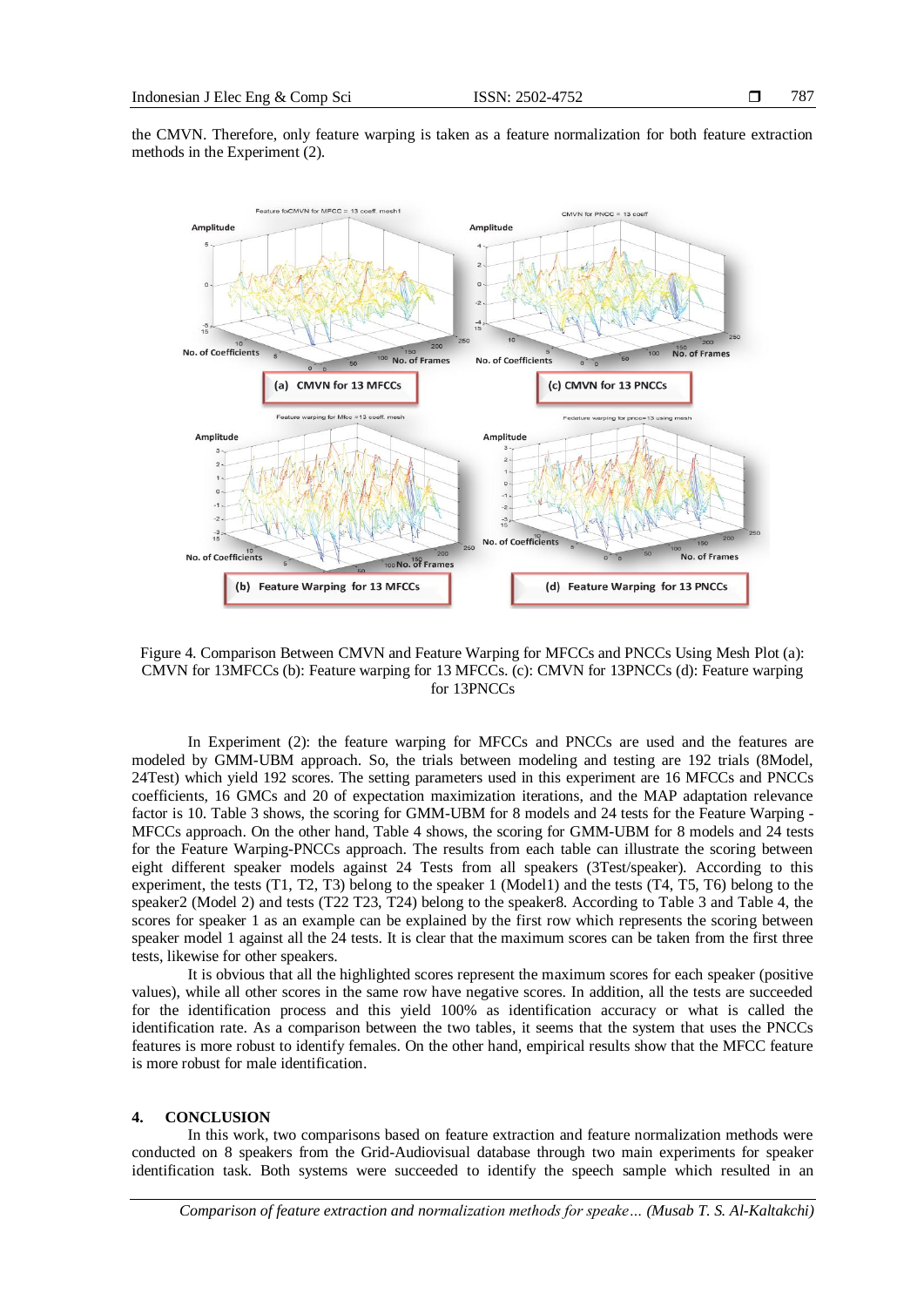identification rate of 100%. According to the experiments it was found that the system which employed the PNCCs features was more powerful to identify female and have the highest score (Maximum Log-Likelihood Ratio (MLLR) for females) compared with the corresponding system that used MFCCs features as shown in tests (T19, T20, T21, T22, T23, T24). On the contrast, the system that employed the MFCCs features seemed to identify male speakers better than female and reported the highest scores in most tests (MLLR) as shown in tests (T1 -T18). In terms of feature normalization, feature warping achieved better results for both MFCCs and PNCCs feature vectors compared with CMVN method.

#### **REFERENCES**

- [1] K. Jain, A. A. Ross, and K. Nandakumar, "Introduction to Biometrics". *Springer Publishing Company, Incorporated*, 2011.
- [2] R. R. Al-Nima *et al.,* "Personal verification based on multi-spectral finger texture lighting images," *IET Signal Processing*, vol. 12, no. 10, pp. 1154-1164, 2018.
- [3] S. Singh, "The role of speech technology in biometrics, forensics and man-machine interface," *International Journal of Electrical and Computer Engineering (IJECE),* vol. 9, no. 1, pp. 281, 2019.
- [4] J. O. Pinz´on-Arenas, R. Jimenez-Moreno, and C. G. Pachón-Suescún, "Offline signature verification using DAG-CNN." *International Journal of Electrical & Computer Engineering (IJECE)*, vol. 9, pp. 2088- 8708, 2019.
- [5] Acien, J. Hernandez-Ortega, A. Morales, J. Fierrez, R. Vera-Rodriguez, and J. Ortega-Garcia, "*On the analysis of keystroke recognition performance based on proprietary passwords*," in 8th International Conference of Pattern Recognition Systems (ICPRS 2017), July 2017, pp. 1-6.
- [6] M. Balazia and K. N. Plataniotis, "Human gait recognition from motion capture data in signature poses," *IET Biometrics*, vol. 6, no. 2, pp. 129-137, 2017.
- [7] M. A. M. Abdullah, R. R. Al-Nima, S. S. Dlay, W. L. Woo, and J. A. Chambers, "Cross-Spectral Iris Matching for Surveillance Applications," In: Surveillance in Action, Advanced Sciences and Technologies for Security Applications. Cham, Switzerland: *Springer*; 2018. pp. 105-125.
- [8] N. Hezil and A. Boukrouche, "Multimodal biometric recognition using human ear and palmprint," *IET Biometrics*, vol. 6, no. 5, pp. 351-359, 2017.
- [9] R. P. Persada, S. Aulia et al., "Automatic face and VLP's recognition for smart parking system." *Telkomnika (Telecommunication, Computing, Electronics and Control),* vol. 17, no. 4, 2019.
- [10] H. Sinha and P. K. Ajmera, "Upgrading security and protection in ear biometrics," *IET Biometrics*, vol. 8, no. 4, pp. 259-266, 2019.
- [11] Chatterjee, P. Singh, V. Bhatia, and S. Prakash, "Ear biometrics recognition using laser biospeckled fringe projection profilometry," *Optics and Laser Technology*, vol. 112, pp. 368-378, 2019.
- [12] W. Yang, S. Wang, J. Hu, G. Zheng, and C. Valli, "Security and accuracy of fingerprint-based biometrics: A review," *Symmetry*, vol. 11, no. 2, 2019.
- [13] R. Togneri and D. Pullella, "An overview of speaker identification: Accuracy and robustness issues," *IEEE circuits and systems magazine*, vol. 11, no. 2, pp. 23-61, 2011.
- [14] M. T. Al-Kaltakchi, W. L. Woo, S. Dlay, and J. A. Chambers, "Evaluation of a speaker identification system with and without fusion using three databases in the presence of noise and handset effects," *EURASIP Journal on Advances in Signal Processing*, vol. 2017, no. 1, p. 80, 2017.
- [15] M. Cooke, J. Barker, S. Cunningham and X. Shao, "An audio-visual corpus for speech perception and automatic speech recognition". *The Journal of the Acoustical Society of America*, vol. 120, no. 5, pp. 2421-2424, 2006.
- [16] Rashed and W. M. Bahgat, "Modified technique for speaker recognition using ANN," *International Journal of Computer Science and Network Security*, vol. 13, no. 8, pp. 8-13, 2013.
- [17] R. R. O. Al-Nima, M. A. Abdullah, M. T. Al-Kaltakchi, S. S. Dlay, W. L. Woo, and J. A. Chambers, "Finger texture biometric verification exploiting multi-scale sobel angles local binary pattern features and score-based fusion," *Digital Signal Processing*, vol. 70, pp. 178-189, 2017.
- [18] Maesa, F. Garzia, M. Scarpiniti, and R. Cusani, "Text independent automatic speaker recognition system using MEL-frequency Cepstrum coefficient and gaussian mixture models," *Journal of Information Security*, vol. 3, no. 8, p. 335, 2012.
- [19] E. Ambikairajah, J. M. K. Kua, V. Sethu, and H. Li, "*PNCC-ivector-SRC based speaker verification*," in Proceedings of The 2012 Asia Pacific Signal and Information Processing Association Annual Summit and Conference. IEEE, 2012, pp. 1-7.
- [20] H. Beigi, "Signal Enhancement and Compensation". Boston, MA: *Springer US*, 2011, pp. 561-586.
- [21] G. Nijhawan and M. Soni, "A new design approach for speaker recognition using MFCC and VAD," *International Journal of Image, Graphics and Signal Processing (IJIGSP)*, vol. 9, no. 5, pp. 43-49, 2013.
- [22] L. Shi, I. Ahmad, Y. He, and K. Chang, "Hidden Markov model based drone sound recognition using MFCC technique in practical noisy environments," *Journal of Communications and Networks*, vol. 20, no. 5, pp. 509-518, 2018.
- [23] Kim and R. M. Stern, "Power-normalized cepstral coefficients (PNCCs) for robust speech recognition," *IEEE/ACM Transactions on Audio, Speech, and Language Processing*, vol. 24, no. 7, pp. 1315-1329, July 2016.